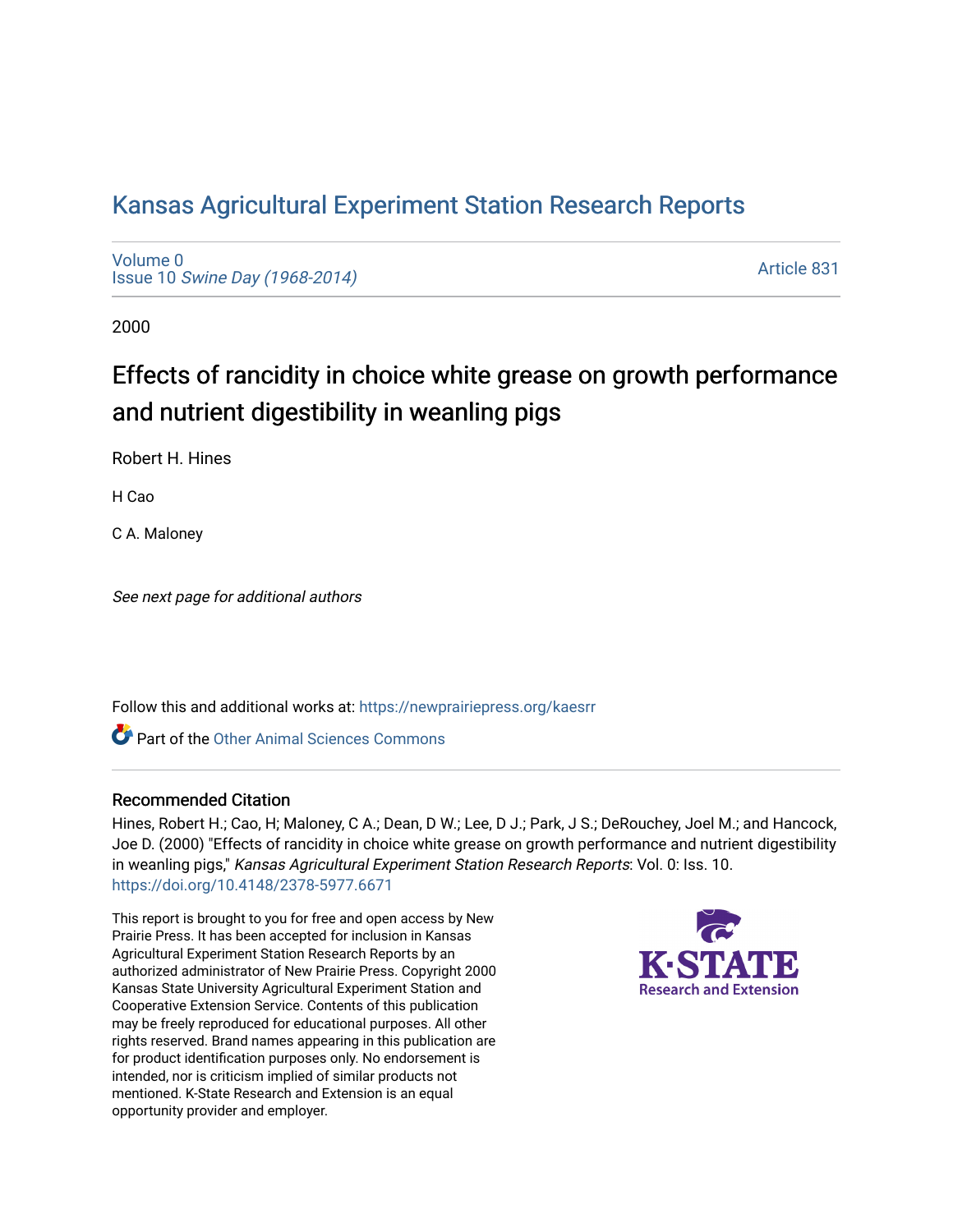### Effects of rancidity in choice white grease on growth performance and nutrient digestibility in weanling pigs

#### Abstract

Our data suggest that adding slightly rancid choice white grease with peroxide values of 40 mEq/kg and less and p-anisidine values of 10.6 and less to diets will not decrease growth performance in nursery pigs. However, reduced feed intake and, thus, reduced rate of gain occurred at greater peroxide and panisidine values.; Swine Day, Manhattan, KS, November 16, 2000

#### Keywords

Swine day, 2000; Kansas Agricultural Experiment Station contribution; no. 01-138-S; Report of progress (Kansas State University. Agricultural Experiment Station and Cooperative Extension Service); 858; Swine; Pigs; Fat quality; Rancidity

#### Creative Commons License



This work is licensed under a [Creative Commons Attribution 4.0 License](https://creativecommons.org/licenses/by/4.0/).

#### Authors

Robert H. Hines, H Cao, C A. Maloney, D W. Dean, D J. Lee, J S. Park, Joel M. DeRouchey, and Joe D. **Hancock**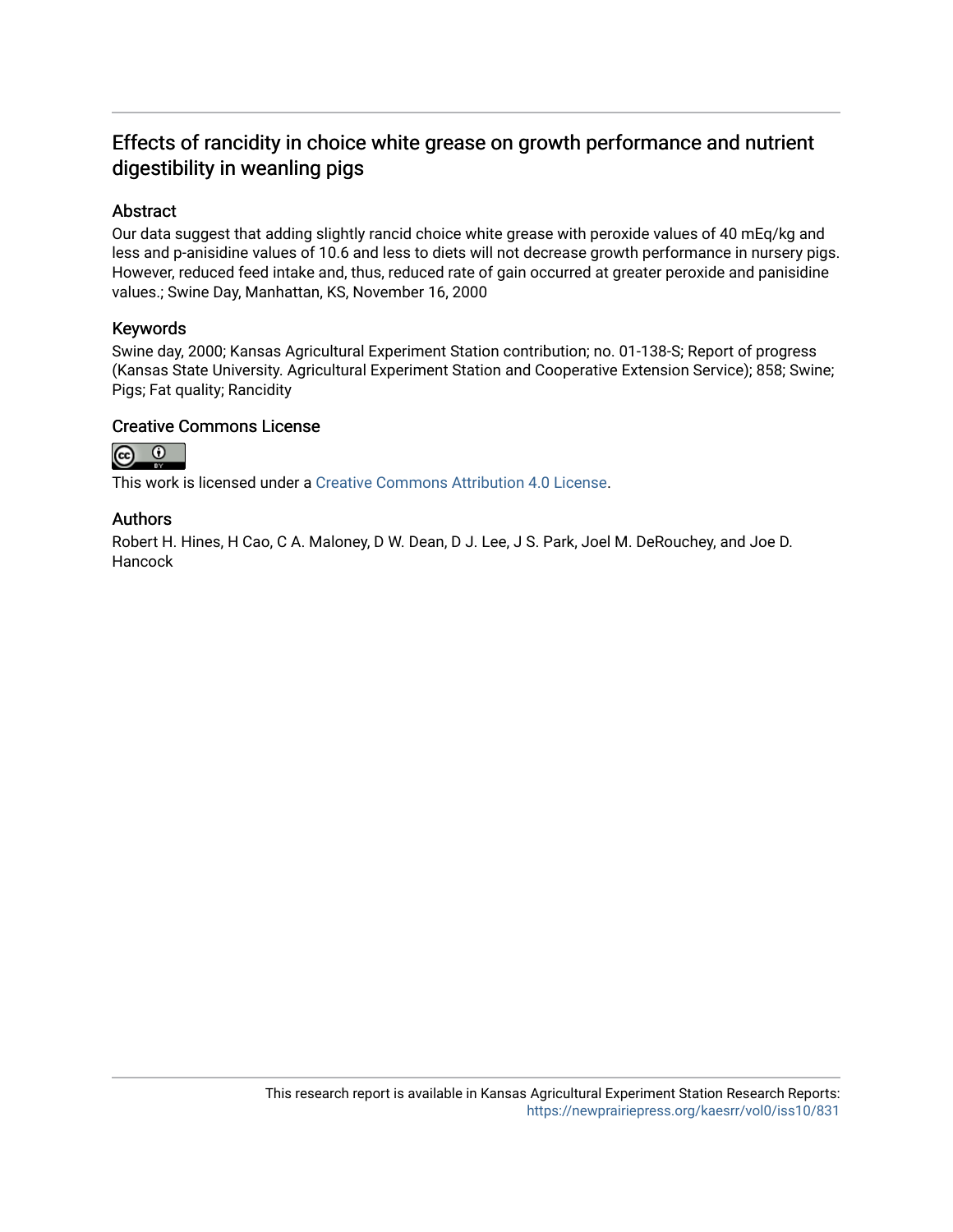#### **EFFECTS OF RANCIDITY IN CHOICE WHITE GREASE ON GROWTH PERFORMANCE AND NUTRIENT DIGESTIBILITY IN WEANLING PIGS**

*J. M. DeRouchey, J. D. Hancock, R. H. Hines, H. Cao, C. A. Maloney, D. W. Dean, D. J. Lee, and J. S. Park*

#### **Summary**

Our data suggest that adding slightly rancid choice white grease with peroxide values of 40 mEq/kg and less and p-anisidine values of 10.6 and less to diets will not decrease growth performance in nursery pigs. However, reduced feed intake and, thus, reduced rate of gain occurred at greater peroxide and panisidine values.

(Key Words: Pigs, Fat Quality, Rancidity.)

#### **Introduction**

The addition of fat to nursery diets is a common practice. Research efforts about fat utilization by weanling pigs mainly has been focused on the effects of essential fatty acids, unsaturated:saturated ratios, chain length of the fatty acids, and age of the pigs when fat was added to the diet. Unfortunately, little attention has been given to the effects of fat quality, such as rancidity, on nursery pig performance. Our objective was to determine the effects of rancidity in choice white grease on growth performance and nutrient digestibility in weanling pigs.

#### **Procedures**

One hundred fifty (lines C  $22 \times 326$ , PIC, Franklin, KY) weanling pigs (average initial BW) of15.0 lb) were used in a 35-dassay. The pigs were weaned and allotted by BW, sex, and ancestry to six treatments. Initial BW was the blocking criterion. There were five pigs per pen with six pens per treatment. The diets (Table 1) were formulated to 1.70% lysine for d 0 to 7, 1.55% lysine for d 7 to 21, and 1.40% lysine for d 21 to 35 and met or exceeded all nutrient requirements as defined by NRC (1998).

Treatments were a corn-soybean meal-based control with no added fat, 6% choice white grease, and 6% choice white grease heated at  $176^{\circ}$ F with O<sub>2</sub> gas bubbled through fat at a rate of 849 mL/min for 5, 7, 9, and 11 d. After exposure to the various degrees of thermal and oxidative stress, aliquots of the fat were stabilized with an antioxidant at 1 g/kg of fat. Also, fat was stored in a cool room (50°F) to help ensure the desired development of rancidity for each fat treatment. Chemical analyses of the grease were conducted to determine changes over the 11 days of stress.

The pigs were housed in an environmentally controlled building. Each pen had a self-feeder and nipple water to allow ad libitum consumption of feed and water. Pigs and feeders were weighed on d 7, 21, and 35 to allow calculation of ADG, ADFI, and F/G.

Statistical analyses were performed using the GLM procedure of SAS. Polynomial regression was used to determine shape of the response to increasing rancidity with pen used as the experimental unit.

#### **Results and Discussion**

Analyses of the choice white grease (Table 2) indicated that thermal and oxidative stress increased the peroxide value until d 7 (105 mEq/kg), and then the hydroperoxides decomposed to concentrations similarto that of the untreated fat (i.e., 1 mEq/kg). The p-anisidine test was used to determine the aldehyde content of the choice white grease. This value also increased until d 7 and then decreased as thermal and oxidative exposure was increased to 9 and 11 d. Therefore, peroxide and p-anisidine determi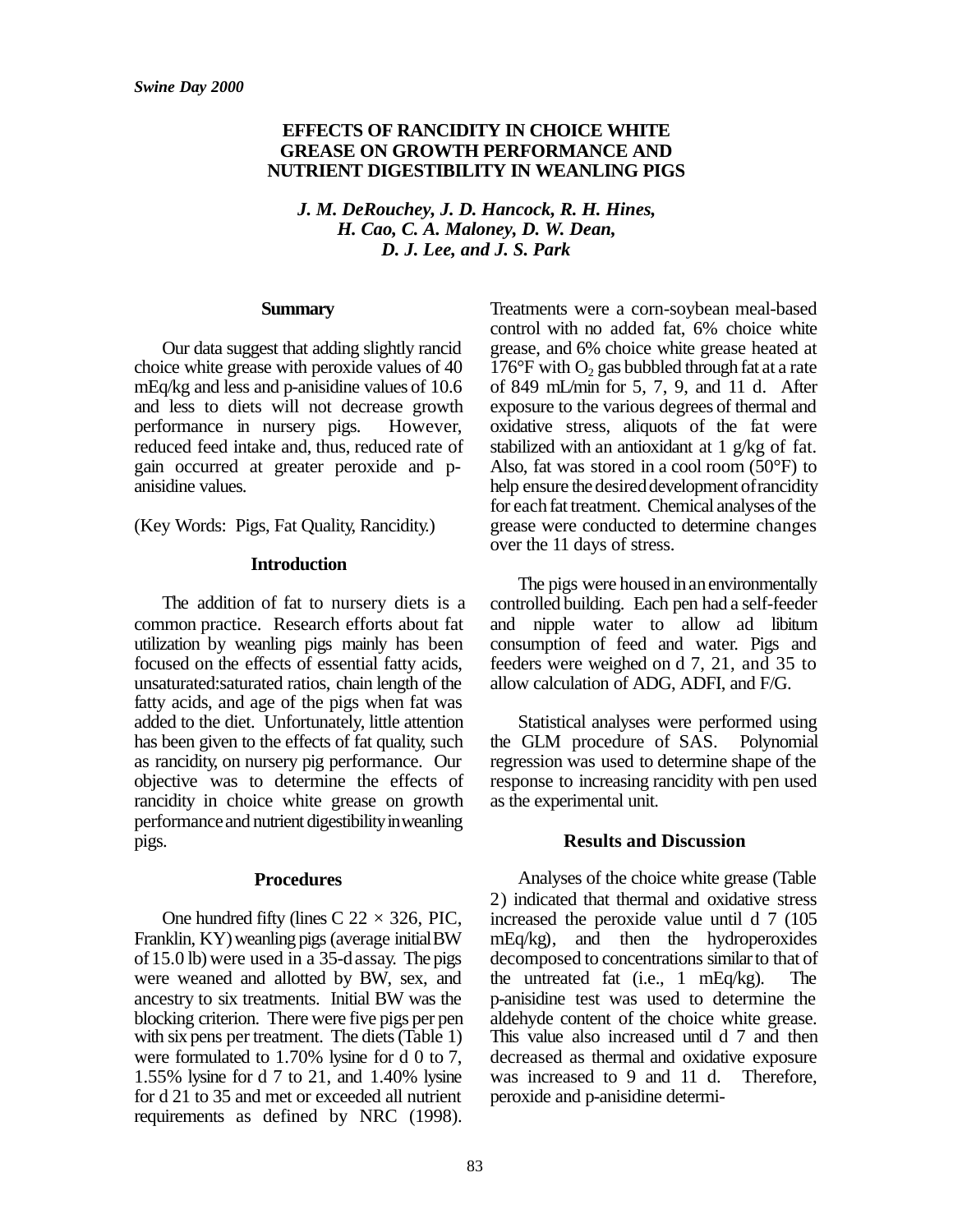nations are reliable indicators of fat quality only with low to moderate levels of auto-oxidation.

Moisture, insoluble impurities, and unsaponifiable matter were not changed as the fat became more rancid. However, iodine values and unsaturated: saturated fatty acid ratios decreased with increasing rancidity, indicating that as fats become rancid, their fatty acids become more saturated. Among the fatty acids, the percentage of C16:0 increased most, whereas percentages of C18:1 and C18:2 decreased the most.

In the pig growth assay (Table 3), no differences (P>.14) were detected in growth performance for d 0 to 7. However, for d 21 to 35 and overall (d 0 to 35), efficiency of gain was improved when fat was added to the diets (P<.04). Also, for d 7 to 21, 21 to 35, and overall, ADG ( $P<.01$ ) and ADFI ( $P<.09$ ) were decreased as rancidity of fat was increased. These reductions in feed intake and rate of gain were pronounced only with more than 5 d of thermal and oxidative stress (i.e., peroxide values  $>40$  mEq/kg).

Digestibility of DM decreased for diets containing grease exposed to 5 and 7 d of stress and then increased for diets containing grease exposed for up to 11 d (quadratic

effect, P<.04). Furthermore, digestibilities of GE and N were unaffected  $(P>13)$  as the added fat became more rancid. Thus, rancidity of the fat did not appear to affect digestibility of major nutrient classes.

Digestibilities of long-chain unsaturated fatty acids, long-chain saturated fattyacids, and total fat were greater (P<.001) for the fat-added treatments compared to the no-added fat control. However, no differences (P>.10) for fatty acid digestibility occurred among the fatadded treatments, even with the greatest thermal and oxidative challenge (i.e.,  $1\overline{1}$  d). Thus, the negative effects ofrancidityonpiglet growth do not appear to result from decreased nutrient digestibility or utilization. Rather, the effect seems to result from decreased feed intake.

In summary, fat that is added to diets for nursery pigs should be monitored for rancidity to avoid decreased feed intake and, thus, decreased ADG. However, our data demonstrate that commonly used measures of rancidity (i.e., peroxide and p-anisidine values) are unreliable indicators of rancidity in substantially damaged fats. Thus, it is essential to know the history of your fat source and the reliabilityof your supplier to have confidence in the quality of fat that is fed.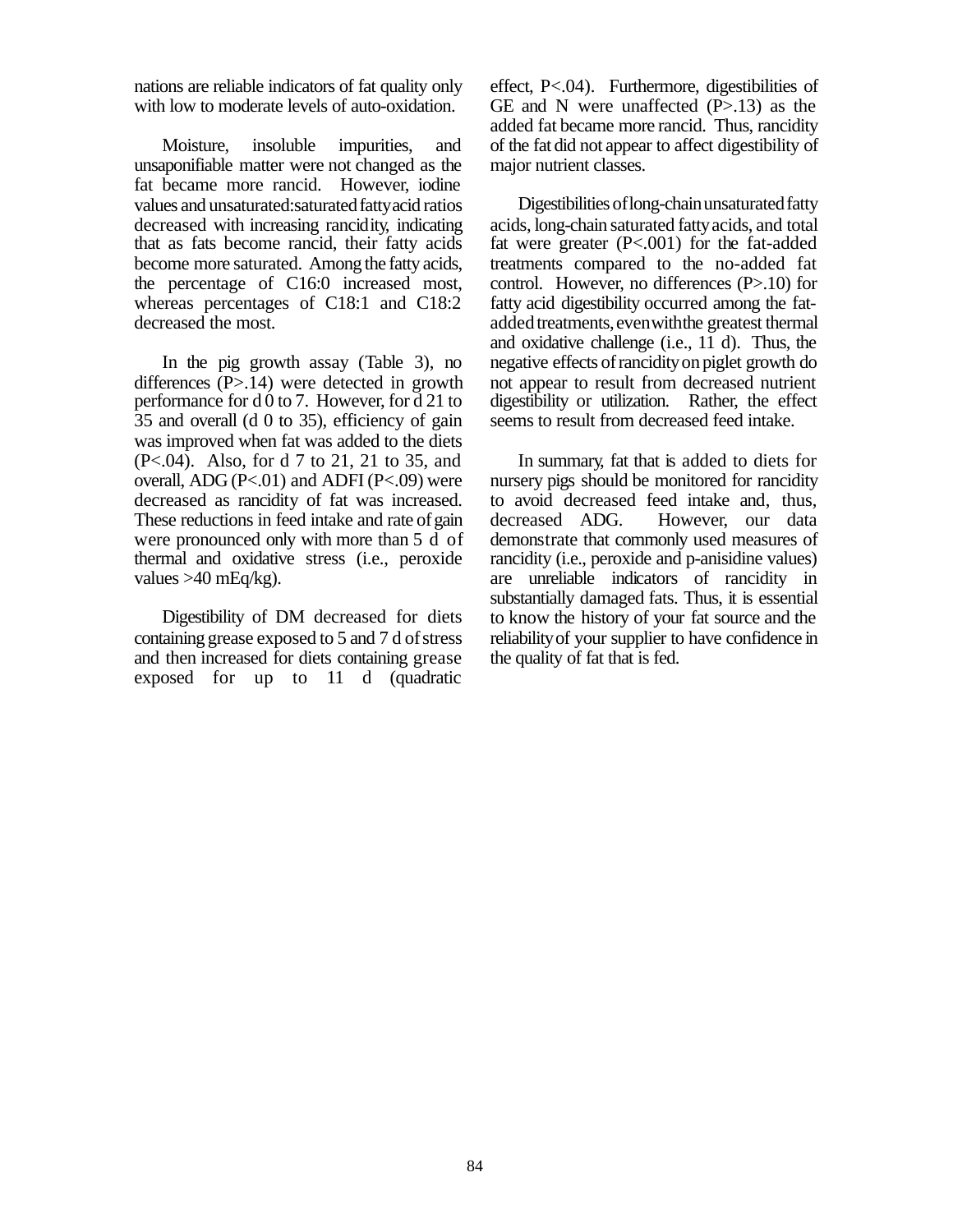|                                  |         | $d0$ to $7$ |         | d 7 to 21 | d 21 to 35 |           |  |
|----------------------------------|---------|-------------|---------|-----------|------------|-----------|--|
| Item, %                          | Control | Fat Added   | Control | Fat Added | Control    | Fat Added |  |
| Corn                             | 22.84   | 22.84       | 44.10   | 44.10     | 47.81      | 47.81     |  |
| Soybean meal (46.5% CP)          | 26.36   | 26.36       | 31.52   | 31.52     | 41.86      | 41.86     |  |
| Dried whey                       | 20.00   | 20.00       | 10.00   | 10.00     |            |           |  |
| Lactose                          | 10.00   | 10.00       |         |           |            |           |  |
| Cornstarch                       | 6.00    |             | 6.00    |           | 6.00       |           |  |
| Choice white grease <sup>b</sup> |         | 6.00        |         | 6.00      |            | 6.00      |  |
| Spray-dried wheat gluten         | 4.00    | 4.00        |         |           |            |           |  |
| Spray-dried plasma protein       | 4.00    | 4.00        | 1.00    | 1.00      |            |           |  |
| Fish meal (menhaden)             | 2.00    | 2.00        | 3.00    | 3.00      |            |           |  |
| Monocalcium phosphate            |         |             |         |           |            |           |  |
| (21%)                            | 1.28    | 1.28        | .85     | .85       | 1.32       | 1.32      |  |
| Limestone                        | .89     | .89         | .84     | .84       | 1.17       | 1.17      |  |
| L-lysine HCl                     | .32     | .32         | .25     | .25       | .05        | .05       |  |
| DL-methionine                    | .19     | .19         | .14     | .14       | .05        | .05       |  |
| L-threonine                      | .08     | .08         | .10     | .10       |            |           |  |
| Salt                             | .25     | .25         | .30     | .30       | .35        | .35       |  |
| Vitamin premix                   | .25     | .25         | .25     | .25       | .25        | .25       |  |
| Mineral premix                   | .15     | .15         | .15     | .15       | .15        | .15       |  |
| Antibiotic <sup>c</sup>          | 1.00    | 1.00        | 1.00    | 1.00      | 1.00       | 1.00      |  |
| Zinc oxide                       | .32     | .32         | .25     | .25       |            |           |  |
| Copper sulfate                   |         |             |         |           | .09        | .09       |  |
| Chromic oxide                    |         |             | .25     | .25       |            |           |  |

#### **Table 1. Compositions of Diets<sup>a</sup>**

<sup>a</sup>Diets were formulated to: 1.7% lysine, .9% Ca, and .8% P for d 0 to 7; 1.55% lysine, .8% Ca, and .7% P for d 7 to 21; and 1.4% lysine, .8% Ca, and .7% P for d 21 to 35.  $b$ Choice white grease with 0, 5, 7, 9, and 11 d of thermal (heated at 176°F) and oxidative stress (O<sub>2</sub> gas at 849 mL/min). <sup>c</sup>Provided 150 g of apramycin per ton of feed for d 0 to 21 and 50 g of carbox per ton of feed for d 21 to 35.

|                                       | Day of Thermal and Oxidative Exposure |       |       |       |       |  |  |  |
|---------------------------------------|---------------------------------------|-------|-------|-------|-------|--|--|--|
| Item                                  | $\theta$                              | 5     | 7     | 9     | 11    |  |  |  |
| Peroxide value, mEq/kg                |                                       | 40    | 105   |       | 1     |  |  |  |
| p-anisidine value                     | 2.5                                   | 10.6  | 20.5  | 11.1  | 7.5   |  |  |  |
| Free fatty acids, %                   | 2                                     | 2     | 2     | 3     | 3     |  |  |  |
| Total M.I.U., % <sup>a</sup>          | 1.34                                  | 1.09  | 1.30  | 1.33  | 1.26  |  |  |  |
| Moisture, %                           | .14                                   | .06   | .13   | .11   | .24   |  |  |  |
| Insoluble impurities, %               | .01                                   | .01   | .01   | .01   | .01   |  |  |  |
| Unsaponifiable matter, %              | 1.19                                  | 1.02  | 1.16  | 1.21  | 1.01  |  |  |  |
| Iodine value                          | 63.5                                  | 60.9  | 58.7  | 54.6  | 55.2  |  |  |  |
| Unsaturated: saturated ratio          | 1.51                                  | 1.28  | 1.28  | 1.15  | 1.19  |  |  |  |
| Fatty acids, % of sample <sup>b</sup> |                                       |       |       |       |       |  |  |  |
| $C8:0^{\circ}$                        | .00.                                  | .00   | .00   | .00   | .00.  |  |  |  |
| C10:0                                 | .00                                   | .00   | .00   | .00   | .00.  |  |  |  |
| C <sub>12:0</sub>                     | .08                                   | .06   | .02   | .05   | .04   |  |  |  |
| C <sub>14:0</sub>                     | 1.50                                  | 1.45  | 1.40  | 1.55  | 1.45  |  |  |  |
| C16:0                                 | 30.30                                 | 32.50 | 32.56 | 35.98 | 34.19 |  |  |  |
| C <sub>16:1</sub>                     | 3.68                                  | 3.33  | 3.37  | 3.23  | 3.38  |  |  |  |
| C <sub>18:0</sub>                     | 7.54                                  | 9.28  | 9.44  | 8.49  | 9.44  |  |  |  |
| C18:1                                 | 46.02                                 | 44.01 | 43.78 | 43.40 | 43.46 |  |  |  |
| C18:2                                 | 9.71                                  | 8.35  | 8.00  | 5.92  | 6.12  |  |  |  |
| C18:3                                 | .35                                   | .28   | .58   | .60   | .64   |  |  |  |

#### **Table 2. Chemical Analysis of Choice White Grease**

<sup>a</sup>Total moisture, insoluble impurities, and unsaponifiable matter. <sup>b</sup>Determined as derivatized fatty acid methyl esters by gas chromatography. <sup>c</sup>Number of carbon atoms and double bonds designated to the left and right of the colon, respectively.